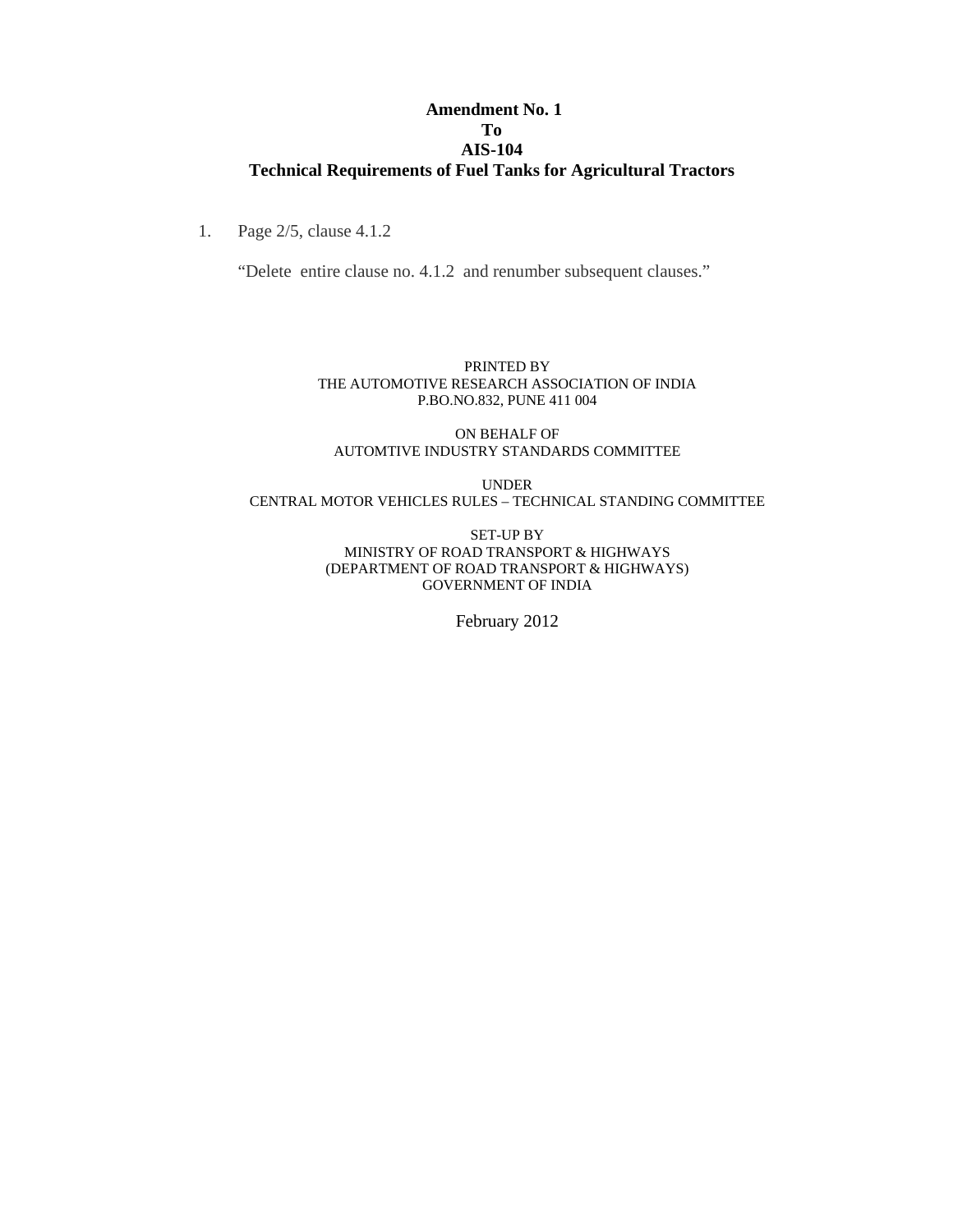## **AIS-104**

## AUTOMOTIVE INDUSTRY STANDARD

# **Technical Requirements of Fuel Tanks for Agricultural Tractors**

PRINTED BY THE AUTOMOTIVE RESEARCH ASSOCIATION OF INDIA P.B. NO. 832, PUNE 411 004

ON BEHALF OF AUTOMOTIVE INDUSTRY STANDARDS COMMITTEE

UNDER CENTRAL MOTOR VEHICLE RULES – TECHNICAL STANDING COMMITTEE

> SET-UP BY MINISTRY OF SHIPPING, ROAD TRANSPORT & HIGHWAYS (DEPARTMENT OF ROAD TRANSPORT & HIGHWAYS) GOVERNMENT OF INDIA

> > January 2008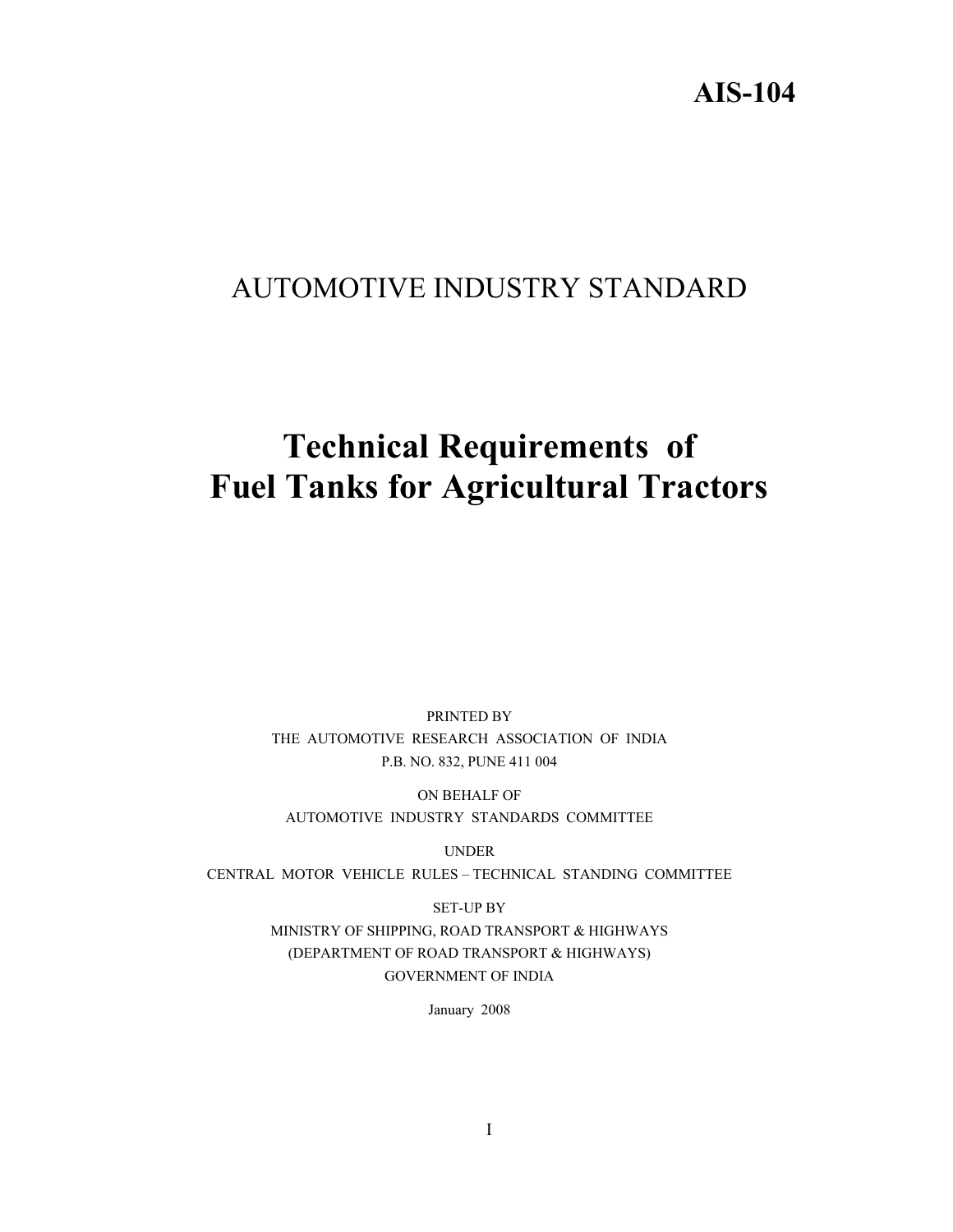| Sr.                     | Corr-   | Amend- | <b>Revision</b> | <b>Date</b> | Remark | Misc. |
|-------------------------|---------|--------|-----------------|-------------|--------|-------|
| No.                     | igenda. | ment   |                 |             |        |       |
|                         |         |        |                 |             |        |       |
|                         |         |        |                 |             |        |       |
|                         |         |        |                 |             |        |       |
|                         |         |        |                 |             |        |       |
|                         |         |        |                 |             |        |       |
|                         |         |        |                 |             |        |       |
|                         |         |        |                 |             |        |       |
|                         |         |        |                 |             |        |       |
|                         |         |        |                 |             |        |       |
|                         |         |        |                 |             |        |       |
|                         |         |        |                 |             |        |       |
|                         |         |        |                 |             |        |       |
|                         |         |        |                 |             |        |       |
|                         |         |        |                 |             |        |       |
|                         |         |        |                 |             |        |       |
|                         |         |        |                 |             |        |       |
|                         |         |        |                 |             |        |       |
|                         |         |        |                 |             |        |       |
| <b>General remarks:</b> |         |        |                 |             |        |       |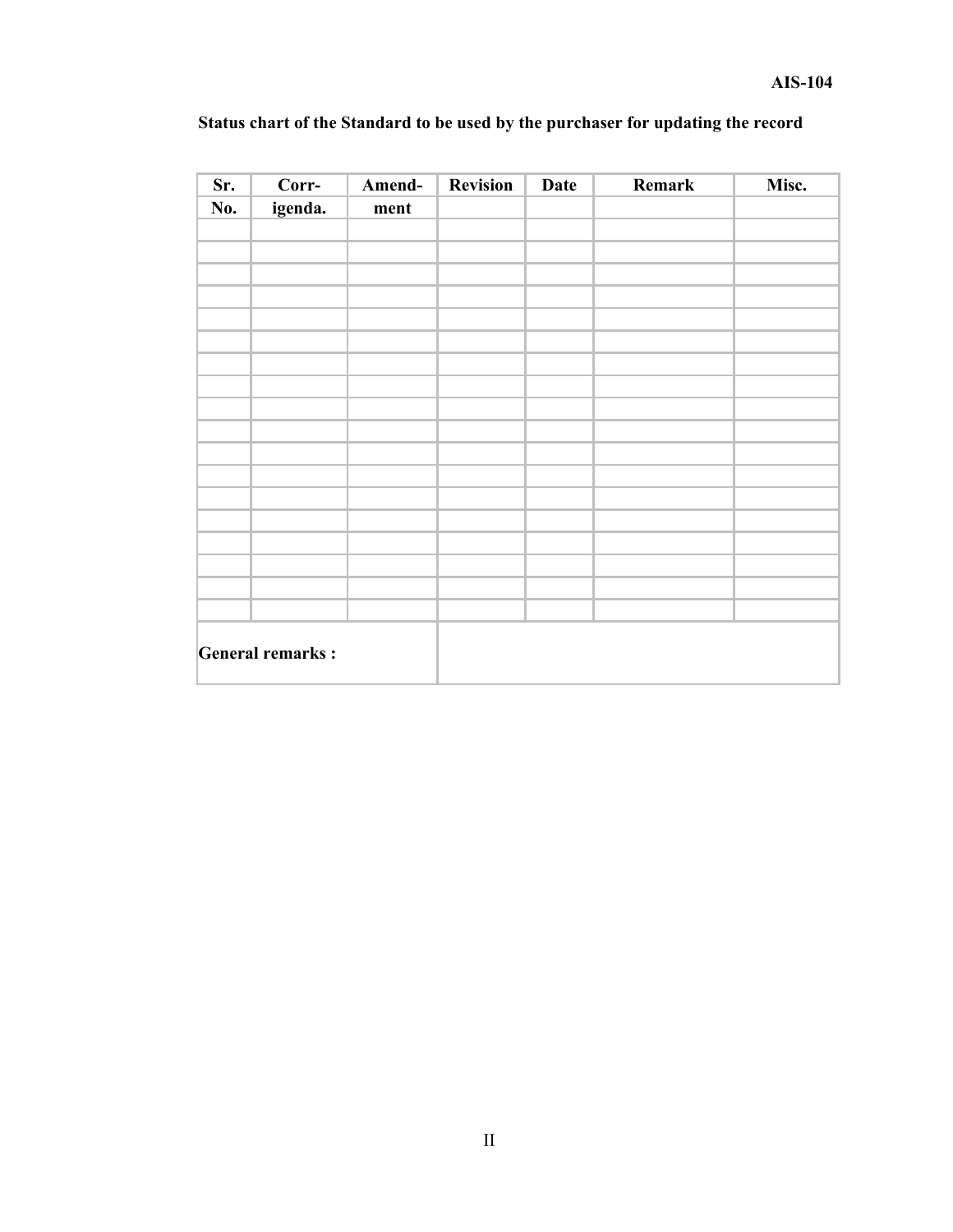#### **INTRODUCTION**

The Government of India felt the need for a permanent agency to expedite the publication of standards and development of test facilities in parallel when the work on the preparation of the standards is going on, as the development of improved safety critical parts can be undertaken only after the publication of the standard and commissioning of test facilities. To this end, the erstwhile Ministry of Surface Transport (MoST) has constituted a permanent Automotive Industry Standards Committee (AISC) vide order No. RT-11028/11/97-MVL dated September 15, 1997. The standards prepared by AISC will be approved by the permanent CMVR Technical Standing Committee (CTSC). After approval, the Automotive Research Association of India, (ARAI), Pune, being the secretariat of the AIS Committee, has published this standard.

The fuel tank is an important safety critical item, the Bureau of Indian Standards has already come out with the Indian Standard IS:  $12056 - 1987$  for the metallic fuel tanks and IS: 14681 – 1999 for fuel tanks for 2 and 3 wheelers. Considerable assistance is taken from these standards as far as metallic fuel tanks are concerned. With the advancement of technology and availability of this standard substitute plastic material more and more vehicle manufacturers have started using plastic fuel tanks. As far as Plastic fuel tanks are concerned considerable assistance has been taken from AIS:033, ECE R-34 "Uniform Provisions concerning the Approval of Vehicle with regard to the Prevention of Fire risk" and EEC Directive 2000/8/EC on "the approximation of laws of the members states relating to the liquid fluid tanks and rear under run protection of motor vehicles and their trailers".

Few general requirements  $\&$  the requirements of the under run, resistance to fire and also the frontal and rear impact crash tests are excluded in this standard, as they are not relevant for Agricultural tractors because of their construction, application and slow moving nature.

The Automotive Industry Standards Committee responsible for preparation of this standard is given in Annexure : II.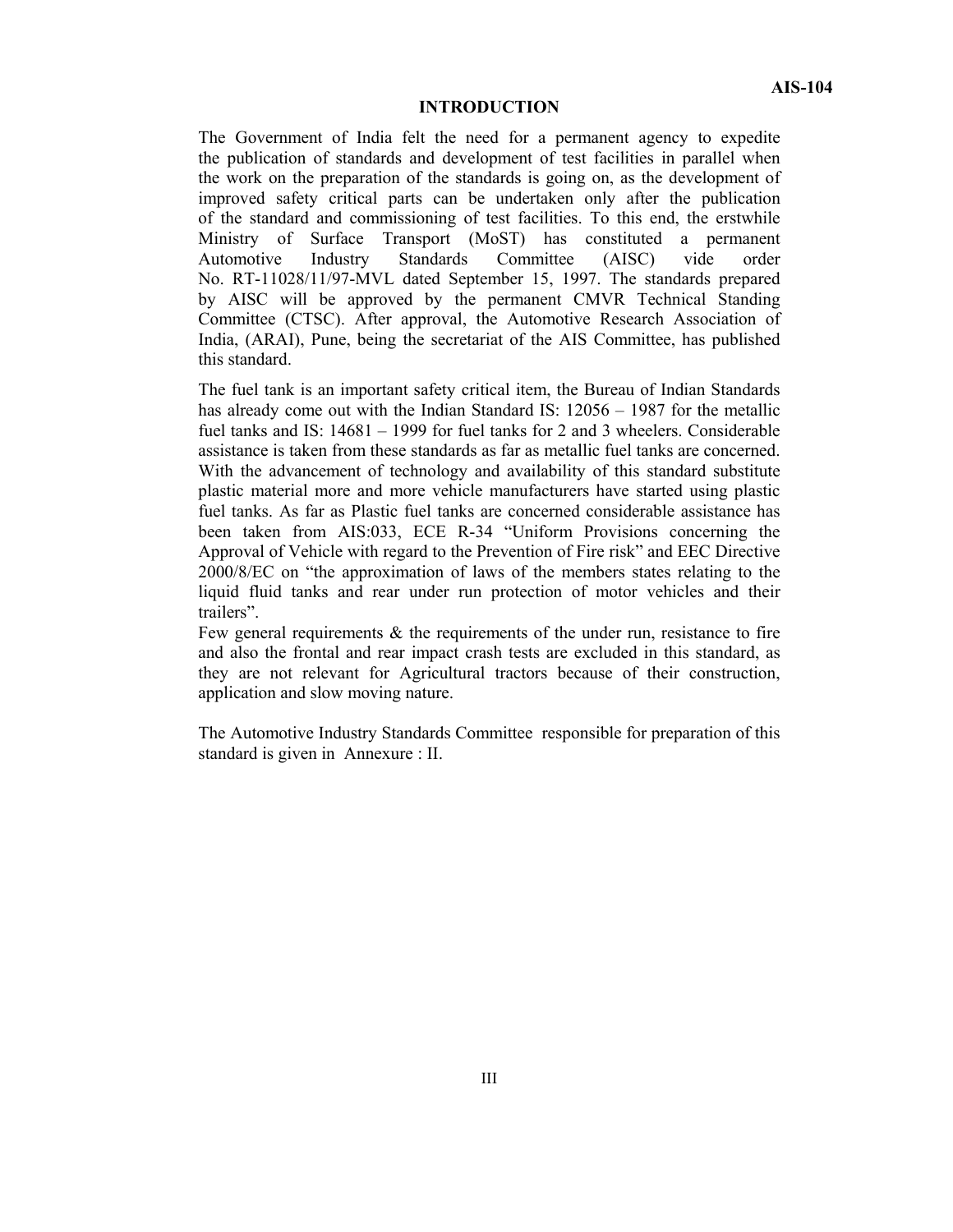#### **Technical Requirements of Fuel Tanks for Agricultural Tractors**

#### **1.0 SCOPE**

1.1 This standard applies to technical requirements fuel tanks used on Agricultural Tractors.

#### **2.0 DEFINITIONS**

For the purpose of this standard

- 2.1 "**Agricultural Tractor"** A power-driven vehicle, either wheeled or track-laying, which has at least two-axles, whose function depends essentially on its tractive power, and which is specially designed to pull, push, carry or actuate certain implements, machines or trailers. Such a tractor may be arranged to carry a load and attendants.
- 2.2 **"Unballasted mass"** means the mass of the tractor in running order.
- 2.3 **"Tank"** means the tank(s) designed to contain the liquid fuel, as defined in cl. 2.5 used primarily for the vehicle excluding its accessories (filler pipe (if it is a separate element), gauge, connections to the engine or to compensate interior excess pressure etc.)
- 2.4 **"Capacity of the tank"** means the tank capacity as specified by the manufacturer.
- 2.5 **"Liquid fuel"** means a fuel, which is liquid in normal ambient conditions.

#### **3.0 GENERAL SPECIFICATIONS**

- 3.1 The fuel tank shall be capable of withstanding without leakage, when tested out according to cl. 4.1. $\overline{1}$  / cl. 4.2.2.
- 3.2 To release excess pressure or any pressure exceeding the working pressure must be compensated automatically by suitable devices (vents, safety valves etc.) in the fuel system.
- 3.3 The vents must be designed in such a way as to prevent any fire risk. In particular, any fuel which may leak when the tank(s) is (are) being filled must not be able to fall on the exhaust system. It shall be channeled to the ground.
- 3.4The tank cap must be fixed to the filler pipe; the seal must be retained securely in place, the cap must latch securely in place against the seal and filler pipe when closed.
- 3.5 No safety vent shall discharge into an enclosed compartment.
- 3.6 The tank / tractor manufacturer should submit the details and drawing specified in Annexure : I to testing agency.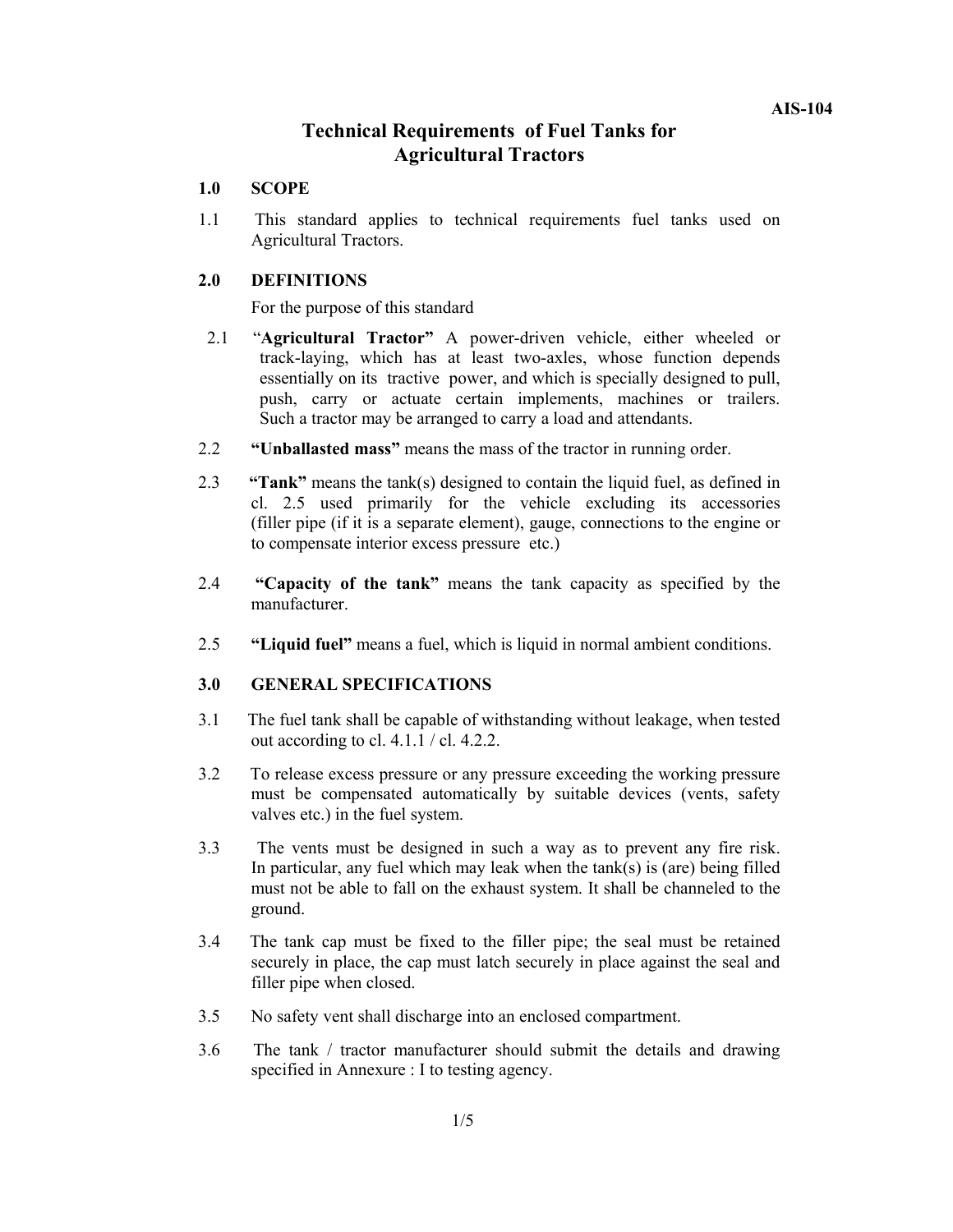#### **4.0 TESTS AND REQUIREMENTS**

#### **4.1. Metallic Fuel Tanks**

- 4.1.1 From a tank equipped with all accessories, which are normally attached to it, filled with non-inflammable liquid (Water for example) to the specified capacity, the rate of leakage from a fuel tank and fittings shall not exceed 50 g/min for tractors having PTO power up to 75 kW and 75 g/min for tractors having PTO power more than 75 kW , when inverted for five minutes relative to its installed position on the vehicle. The fuel outlet pipe connection shall be plugged while carrying out the test.
- 4.1.2 Each fuel tank shall be fitted with a safety vent of size not less than the diameter given below:
	- a) Agricultural tractors of PTO power up to 75kW 1.6 mm
	- b) Agricultural tractors of PTO power above 75kW 2.0mm.
- 4.1.3 Pressure Test the fuel tank equipped with all accessories, which are normally attached to it, with all the openings plugged shall be capable of withstanding without leakage an internal pressure of 130 kPa (1.3 atmosphere absolute) when tested for 5 minutes. However, permanent deformation may be permitted.

#### **4.2 Non Metallic Fuel Tanks**

#### **4.2.1 Overturn test**

From a tank equipped with all accessories, which are normally attached to it, filled with liquid fuel, the rate of leakage from a fuel tank and fittings shall not exceed 50 g/min for tractors having PTO power up to 75kW and 75 g/min for tractors having PTO power more than 75kW when inverted for five minutes relative to its installed position on the vehicle. The fuel outlet pipe connection shall be plugged while carrying out the test.

#### **4.2.2 Mechanical strength**

The fuel tank equipped with all accessories, which are normally attached to it, installed as in a tractor filled with water to its capacity at  $53^{\circ}C + 2^{\circ}C$  and all openings plugged shall be capable of withstanding without leakage an internal pressure of 130 kPa (1.3 atmosphere absolute) when tested for 5 minutes. However, permanent deformation may be permitted.

#### **4.2.3 Resistance to high temperature test**

- 4.2.3.1 The fixture used for the test must match the manner of installation of the tank on the tractors, including the way in which the tank vent works.
- 4.2.3.2 The tank equipped with all accessories, which are normally attached to it, filled to 50 percent of its capacity with water at 293 K (20 $\degree$ C), must be subjected for one hour to an ambient temperature of 338 K  $\pm$  2 K  $(65^{\circ}C \pm 2^{\circ}C)$ .
- 4.2.3.3 The results of the test shall be considered satisfactory if, after the test, the tank is not leaking or deformed to an extent that it should be possible to fit into the provision provided in the tractor.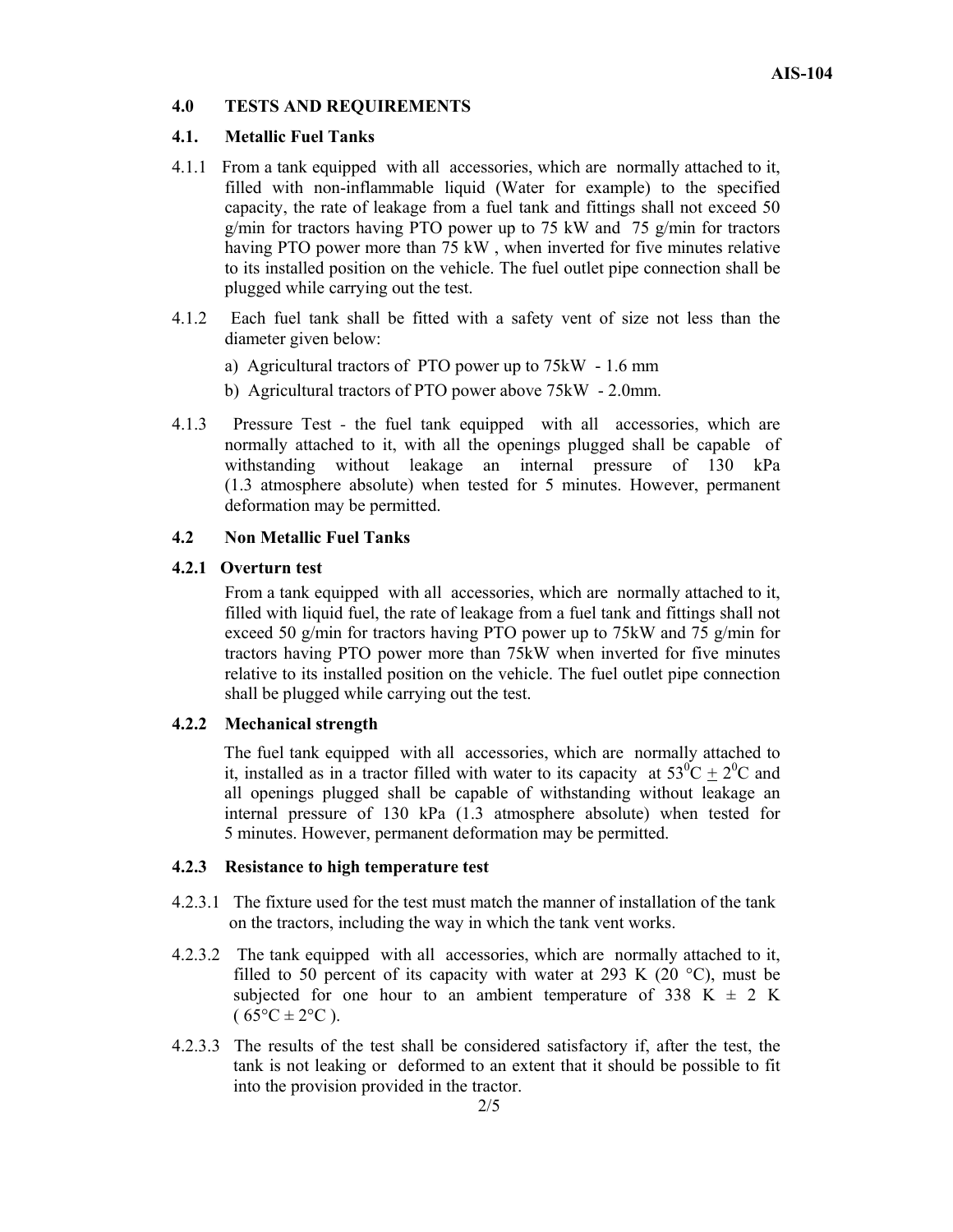#### **5.0 NUMBER OF SAMPLES**

Total 3 nos. of samples are required for carrying out all the above tests. However, different tests may be done on one and the same sample or less samples, if the manufacturer requests so.

#### **6.0 CONFORMITY OF PRODUCTION PROCEDURE**

6.1 The conformity of production will be carried out as per the batch testing procedure of tractors.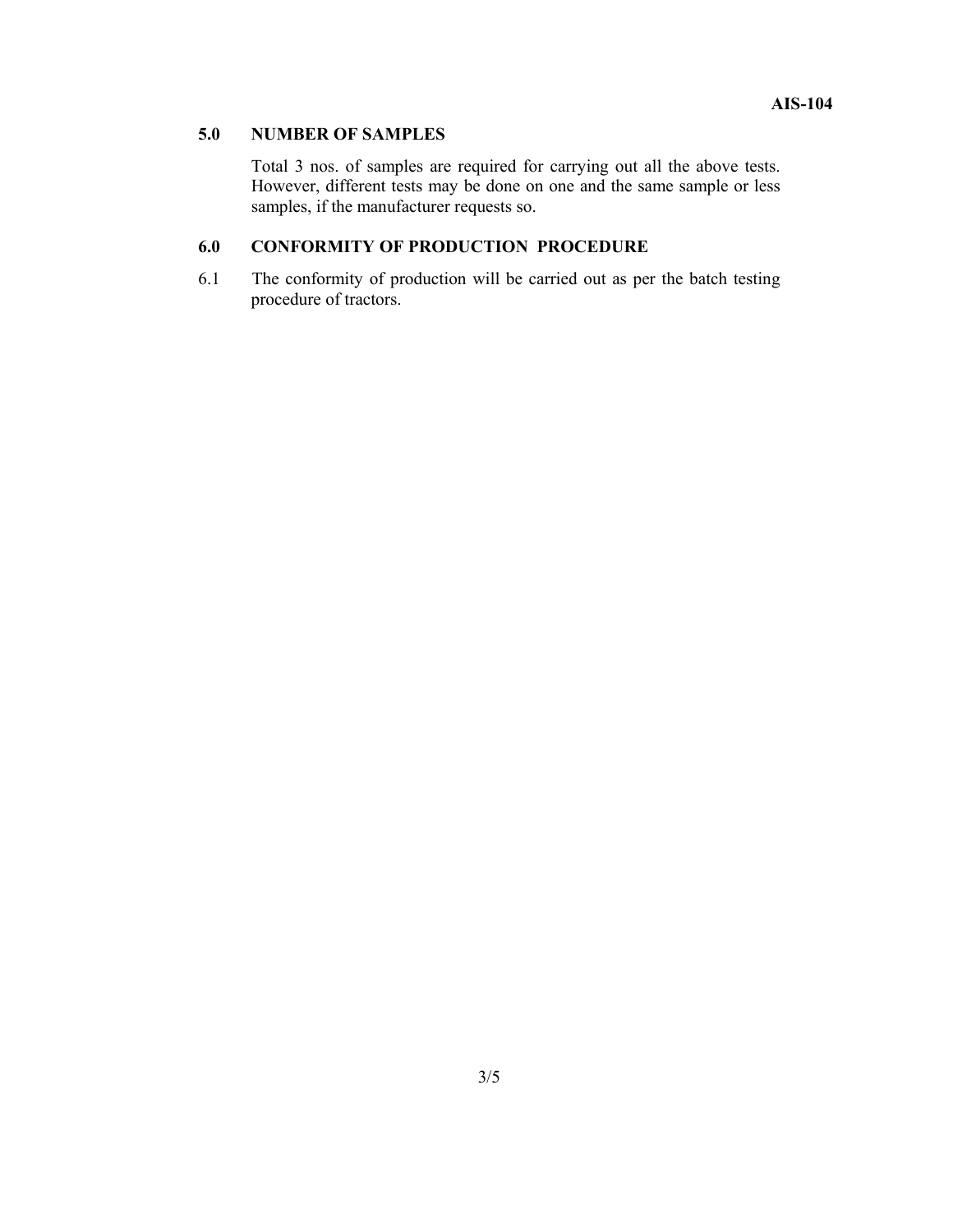#### **ANNEXURE : I**

#### (See 3.6)

#### **TECHNICAL SPECIFICATION TO BE SUBMITTED BY TANK / VEHICLE MANUFACTURER**

#### **Sr. Description**

**No.** 

- 1. Name of the tractors manufacturer
- 2. Address of the tractors manufacturer
- 3. Tractors model / variants
- 4. Manufacturer of Fuel Tank
- 5. Type of Fuel
- 6. Sketch showing mounting and location of Fuel Tank with respect to overall width
- 7. Material of the tank, Trade name with Mark
- 8. Capacity of Fuel Tank
- 9. Engineering drawing of fuel tank assembly
- 10. Engineering drawing of fuel tank cap
- 11. A declaration mentioning that the fitment of fuel tank is as per general requirement mentioned in cl.3 of this standard.